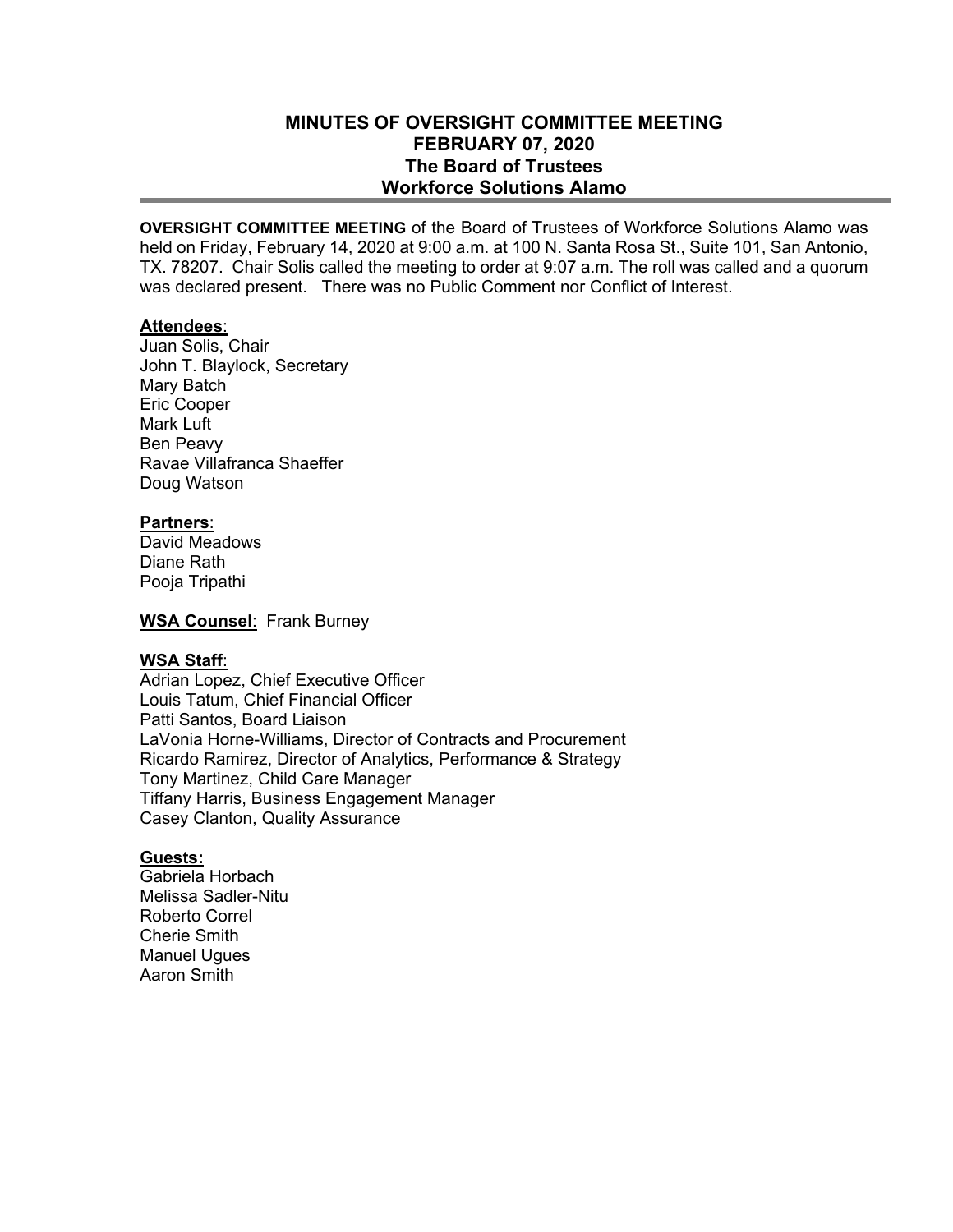- I. Call to Order and Quorum Determination
	- Presenter: Chair Watson Meeting began at 9:00AM
		- Attendee Introductions
- II. Declarations of Conflict of Interest Presenter: Chair Watson – No conflict of interest
- III. Public Comment Presenter: Chair Watson – No public comment
- IV. Discussion and Possible Action Regarding Previous Minutes November 15, 2019 Presenter: Chair Watson- A motion was made by Mary Batch Seconded by Juan Solis to approve the minutes as presented. The motion passed unanimously
- V. Discussion and Possible Action Regarding Unemployment Insurance (UI) Weekly Work Search Contact Requirements Presenter: Ricardo Ramirez

- Primary purpose determine if those that receive UI are having those contacts to allow them to continue to receive those benefits.

- Continue to stay at current level
- UI claimants actively searching for work
- A motion was made by Ravae Villafranca Shaeffer

 and Seconded by Mary Batch to approve the recommendation. The motion was passed unanimously.

- VI. Discussion and Possible Action Regarding Quality Assurance Policy Presenter: Casey Clanton
	- Previous policy was 2017
	- Changes recommended
	- Monitor contractors and funding; annual risk assessment
	- Monitor Reports- 1<sup>st</sup> to Oversight Committee; Executive & Board **Committees**
	- DOL reviewed 3 years of fiscal and programmatic files/records
	- Recommended changes: Changing childcare sample size
	- A motion was made by Mary Batch Seconded by Ravae Villafranca Shaeffer to approve recommended changes. The motion passed unanimously
- VII. Discussion and Possible Action Regarding Self-Service Kiosk Services Presenter: LaVonia Horne-Williams, Director
	- $2<sup>nd</sup>$  RFQ put out 1<sup>st</sup> part of year, to include all aspects, equipment/software/hardware of Kiosk; no vendors accepted
	- Will be placed in rural counties
	- Approved grant \$41K to expense kiosk; funding with given specifically for rural areas
	- Pending TWC approval; timeline for implementation 90 days
	- A motion was made by Doug Watson and Seconded by Ravae Villafranca Shaeffer to reject all bids and move forward. The motion passed unanimously
- VIII. Briefing Regarding Programs and Performance Presenter: Ricardo Ramirez
	- Meeting and exceeding all performance measures
	- Childcare exceeding TWC measures
	- IX. Briefing Regarding Internal Monitoring Presenter: Casey Clanton